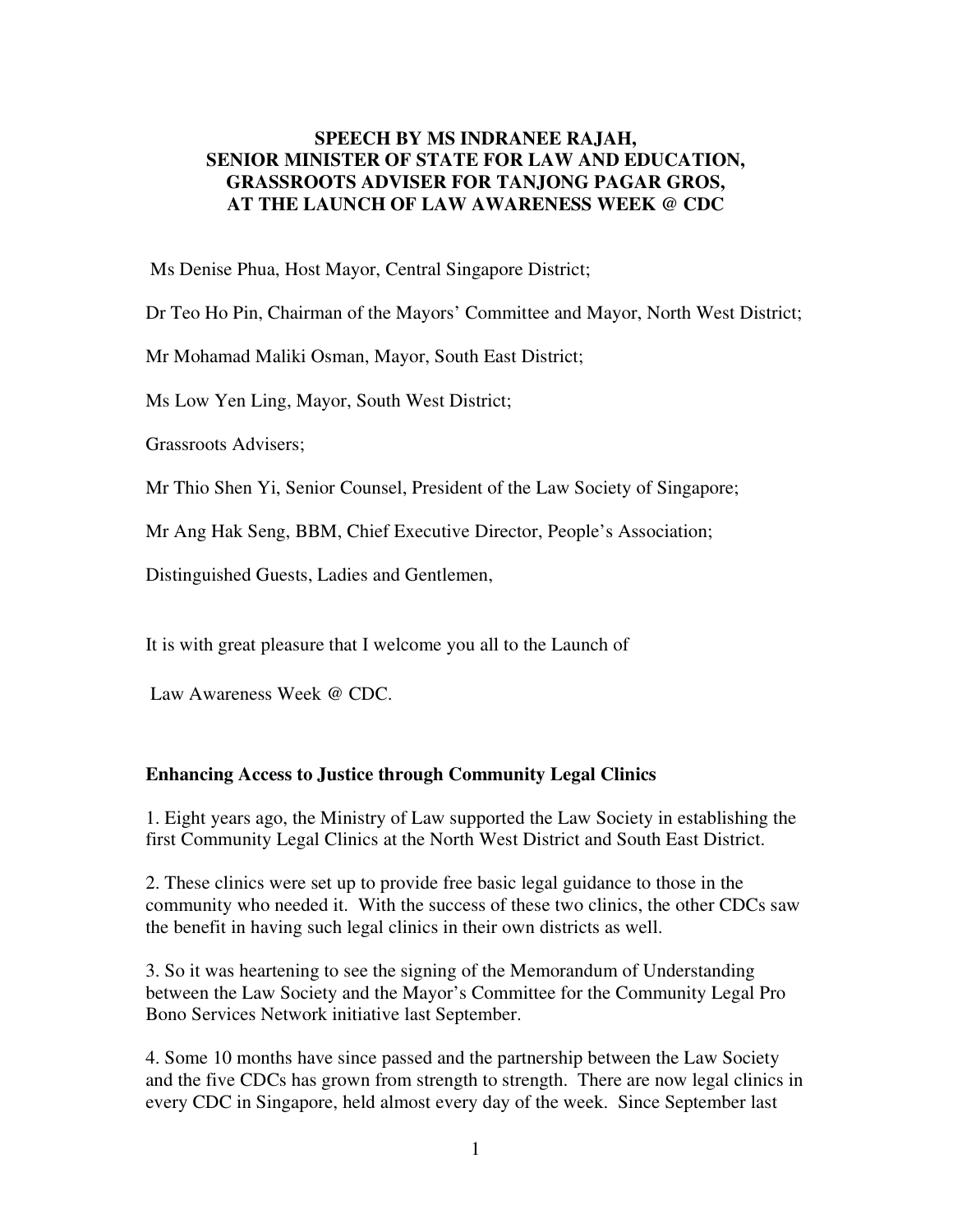year, more than 60 law firms and 280 volunteer lawyers have come on board to provide free legal advice at the various community legal clinics.

5. With their help, we are progressively serving more residents – an increase from an average of 600 applicants per quarter before the MOU, to more than 630 applicants in the first quarter of 2015. The Network expansion has brought much needed information and services to the residents.

6. This year's Law Awareness Week stands testament to this spirit of collaboration and to the joint commitment of the five CDCs and the Law Society in promoting access to justice in Singapore.

## **Promoting Law Awareness**

7. But while having access to basic legal advice is beneficial, it is just as important for the man on the street to have a basic awareness of the law as this helps strengthen access to justice.

8. Knowing what the law is, how and why it matters to them, and what to do when faced with a legal issue or problem, gives the individual greater confidence in handling legal issues that may arise. I am confident that Law Awareness Week will help us build such an understanding of the law in our community.

9. While previous Law Awareness events were held in only one location, the events planned for this year's Law Awareness Week are unprecedented in their scope and reach. The talks scheduled to take place over the coming week will cover a variety of topics that are relevant to the individual. Some cover new areas, such as protection from harassment.

10. These talks will also be hosted at multiple convenient locations within the CDCs – at Community Centres and other such venues. This is a deliberate move, aimed at allowing members of the public to attend the Law Awareness talks on weekdays after work or after dinner, and at convenient times during the weekend.

11. Some 3,000 residents are expected to attend and benefit from the various events in terms of their level of understanding and awareness of legal issues. I understand that due to overwhelming interest, many follow up events and talks will take place in the CDCs in subsequent weeks.